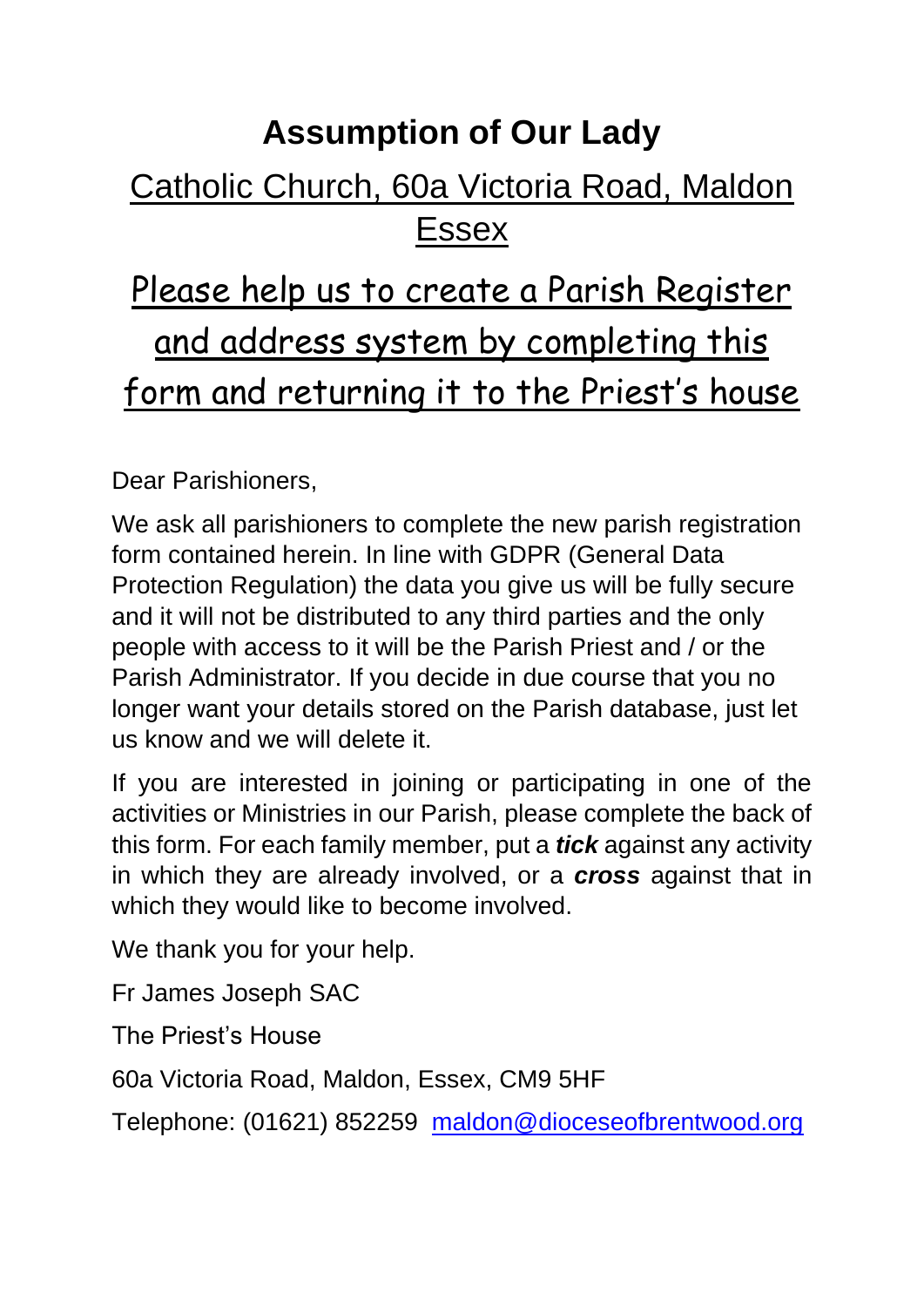## **Please complete in block capitals**

Family Name:

Address:

Postcode:

Telephone No:

Mobile No:

#### Email:

#### Newsletter Subscription by email: Y / N

If you wish to receive an email each week with a copy of the Parish Newsletter & you give your consent to the Parish holding and processing your personal data for sending you the parish newsletter. You can withdraw or change your consent for this at any time by contacting the Parish office.

Privacy Notice is available on the Diocesan website at:

<https://www.dioceseofbrentwood.net/diocese/data-protection/>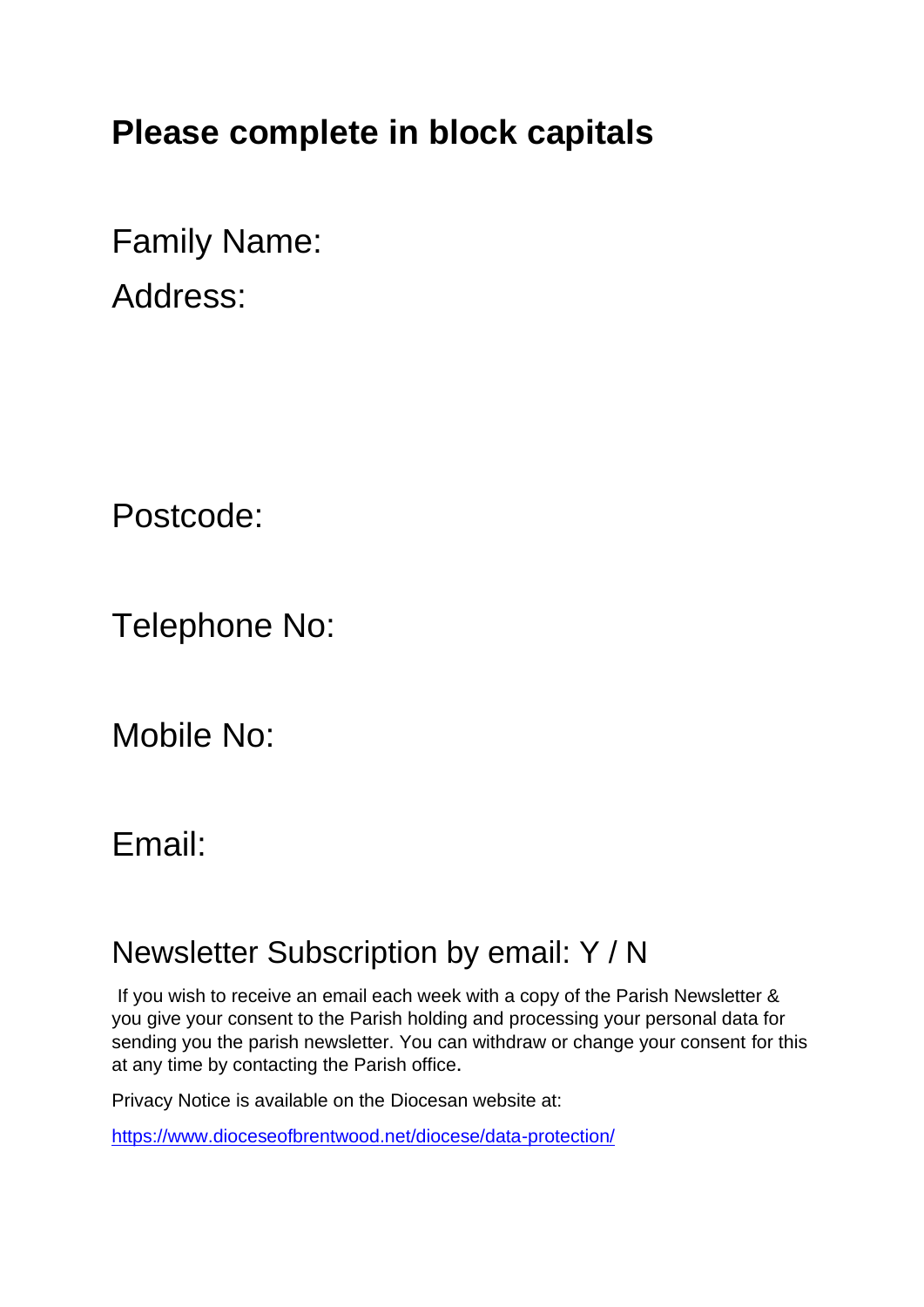# **Family Details**

|                | Christian   Relation   Religion  <br>Name | to 'A' | <b>Birth</b> | Date of   Occupation<br>/Schools |
|----------------|-------------------------------------------|--------|--------------|----------------------------------|
| $\overline{A}$ |                                           |        |              |                                  |
| B              |                                           |        |              |                                  |
| $\mathsf C$    |                                           |        |              |                                  |
| D              |                                           |        |              |                                  |
| E              |                                           |        |              |                                  |
| F              |                                           |        |              |                                  |
| G              |                                           |        |              |                                  |
| $\mathsf{H}$   |                                           |        |              |                                  |